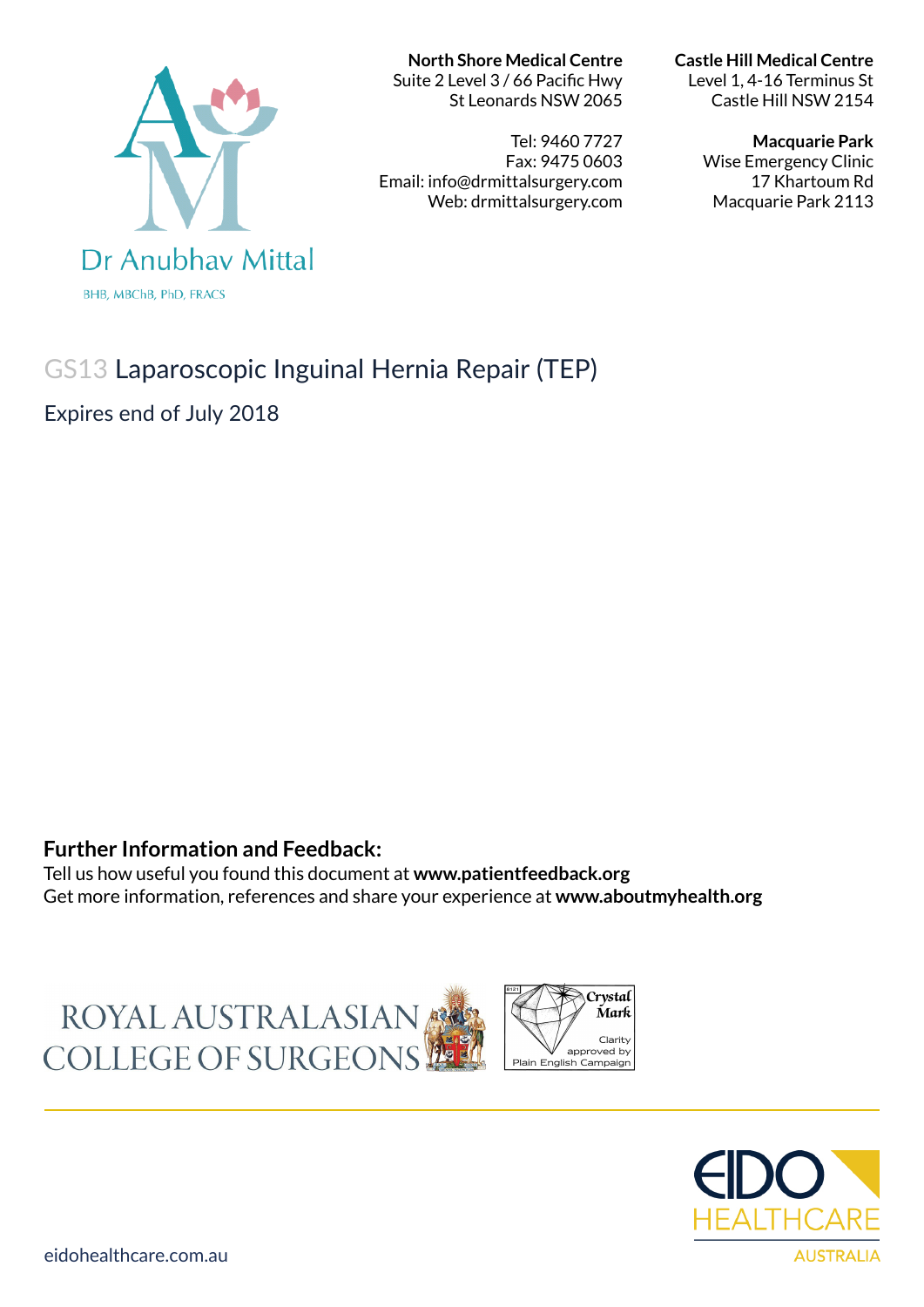# **What is an inguinal hernia?**

An inguinal hernia is a common type of hernia, causing a lump and sometimes pain in your groin. Your surgeon has recommended a totally extraperitoneal (TEP) hernia operation. However, it is your decision to go ahead with the operation or not.

This document will give you information about the benefits and risks to help you to make an informed decision. If you have any questions that this document does not answer, ask your surgeon or the healthcare team.

## **How does a hernia happen?**

Your abdominal cavity contains your intestines and other structures. These are protected by your abdominal wall, which is made up of four layers. The inner layer is a membrane. The second layer is a wall made of muscle. A layer of fat separates the muscle from the outer layer of skin. Weak spots can develop in the layer of muscle, resulting in the contents of your abdomen, along with the inner layer, pushing through your abdominal wall. This produces a lump called a hernia.

An inguinal hernia happens at the inguinal canal. This is a narrow passage through your abdominal wall (see figure 1).



Figure 1 An inquinal hernia

The inguinal canal is prone to hernias, which can be caused by a defect from birth or from gradual weakening of the muscles.

# **What are the benefits of surgery?**

You should no longer have the hernia. Surgery should prevent the serious complications that a hernia can cause and allow you to return to normal activities.

# **Are there any alternatives to surgery?**

Surgery is recommended as it is the only dependable way to cure the condition. You can sometimes control the hernia with a truss (padded support belt) or simply leave it alone. It will not get better without surgery.

# **What will happen if I decide not to have the operation?**

The hernia will get larger with time. It can also be dangerous because your intestines or other structures within your abdomen can get trapped and have their blood supply cut off (strangulated hernia). This needs an urgent and larger operation, with a higher risk of developing serious complications. If left untreated, a strangulated hernia can cause death.

# **What does the operation involve?**

The healthcare team will carry out a number of checks to make sure you have the operation you came in for and on the correct side. You can help by confirming to your surgeon and the healthcare team your name and the operation you are having.

The operation is performed under a general anaesthetic and usually takes about 30 minutes (less than an hour for a repair to both sides). You may also have injections of local anaesthetic to help with the pain after the operation. You may be given antibiotics during the operation to reduce the risk of infection.

Your surgeon will use laparoscopic (keyhole) surgery as this is associated with less pain, less scarring and a faster return to normal activities.

Your surgeon will make a small cut on or near your umbilicus (belly button) so they can insert an instrument in your abdominal cavity to inflate it with gas (carbon dioxide). They will make two small cuts on your abdomen so they can insert tubes (ports) into your abdomen. Your surgeon will insert surgical instruments through the ports along with a telescope so they can see inside your abdomen and perform the operation.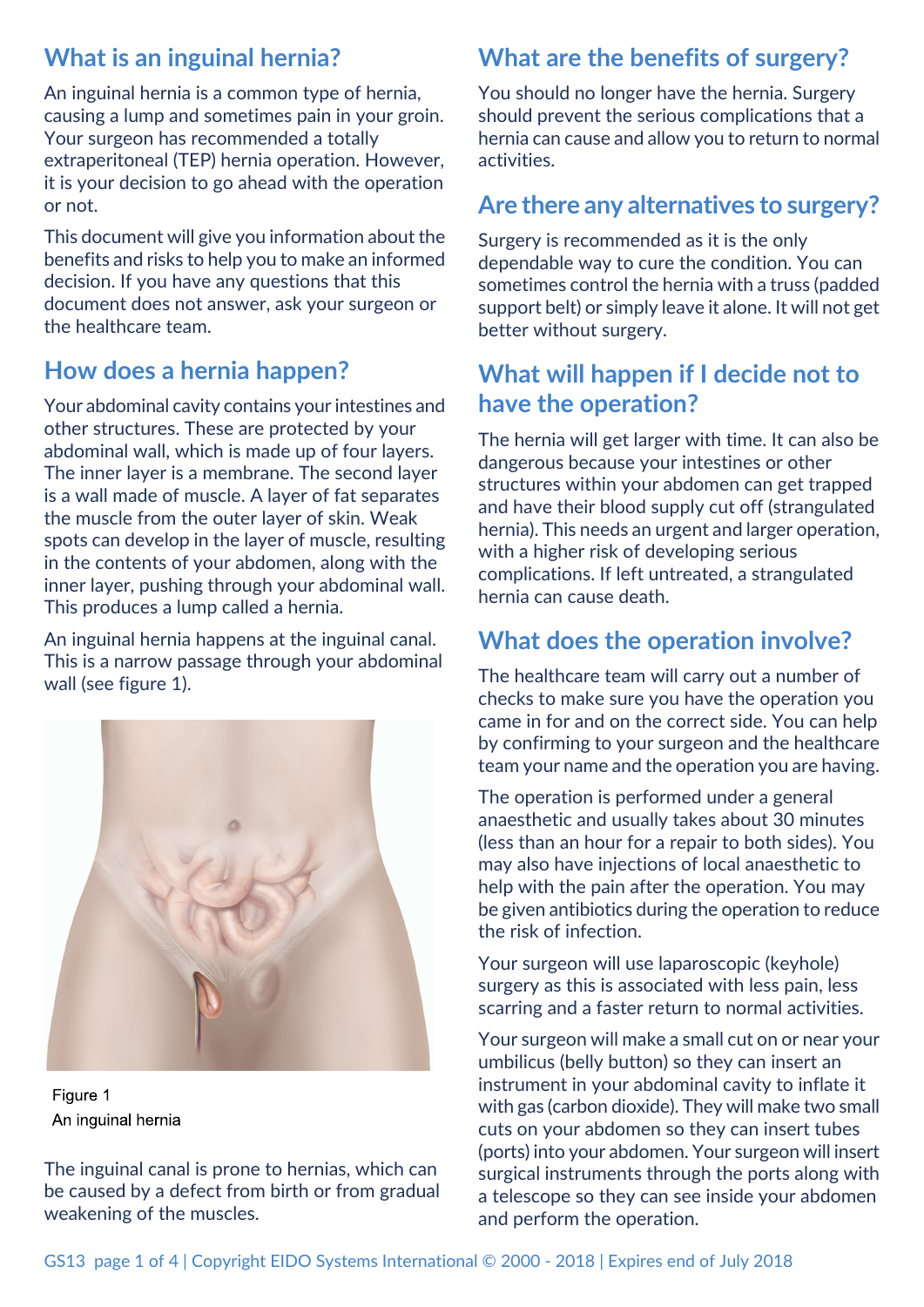Your surgeon will return the part of your abdomen that is causing the hernia, and insert a synthetic mesh to cover the weak spot. They will close the small cut and holes with stitches or glue.

For about 1 in 100 people it will not be possible to complete the operation using keyhole surgery. The operation will be changed (converted) to either a transabdominal laparoscopic procedure, where the instruments are inserted in your abdominal cavity, or to open surgery, which involves a larger cut on your groin.

Your surgeon will remove the instruments and close the cuts.

## **What should I do about my medication?**

Let your doctor know about all the medication you take and follow their advice. This includes all blood-thinning medication as well as herbal and complementary remedies, dietary supplements, and medication you can buy over the counter.

## **What can I do to help make the operation a success?**

If you smoke, stopping smoking several weeks or more before the operation may reduce your risk of developing complications and will improve your long-term health.

Try to maintain a healthy weight. You have a higher risk of developing complications if you are overweight.

Regular exercise should help to prepare you for the operation, help you to recover and improve your long-term health. Do not do exercises that involve heavy lifting or make your hernia painful. Before you start exercising, ask the healthcare team or your GP for advice.

You can reduce your risk of infection in a surgical wound.

- In the week before the operation, do not shave or wax the area where a cut is likely to be made.
- Try to have a bath or shower either the day before or on the day of the operation.
- Keep warm around the time of the operation. Let the healthcare team know if you feel cold.

# **What complications can happen?**

The healthcare team will try to make the operation as safe as possible but complications can happen. Some of these can be serious and can even cause death.

Using keyhole surgery means it is more difficult for your surgeon to notice some complications that may happen during the operation. When you are recovering, you need to be aware of the symptoms that may show that you have a serious complication.

You should ask your doctor if there is anything you do not understand.

Any numbers which relate to risk are from studies of people who have had this operation. Your doctor may be able to tell you if the risk of a complication is higher or lower for you.

## **Complications of anaesthesia**

Your anaesthetist will be able to discuss with you the possible complications of having an anaesthetic.

## **General complications of any operation**

• Pain. The healthcare team will give you medication to control the pain and it is important that you take it as you are told so you can move about and cough freely. After keyhole surgery, it is common to have some pain in your shoulders because a small amount of carbon dioxide gas may be left under your diaphragm. Your body will usually absorb the gas naturally over the next 24 hours, which will ease the symptoms.

• Bleeding during or after the operation. It is common for your groin to be bruised and, for men, for your penis or scrotum to be bruised. You will not usually need a blood transfusion or another operation.

• Infection of the surgical site (wound). It is usually safe to shower after two days but you should check with the healthcare team. Let the healthcare team know if you get a high temperature, notice pus in your wound, or if your wound becomes red, sore or painful. An infection usually settles with antibiotics but you may need another operation.

• Unsightly scarring of your skin.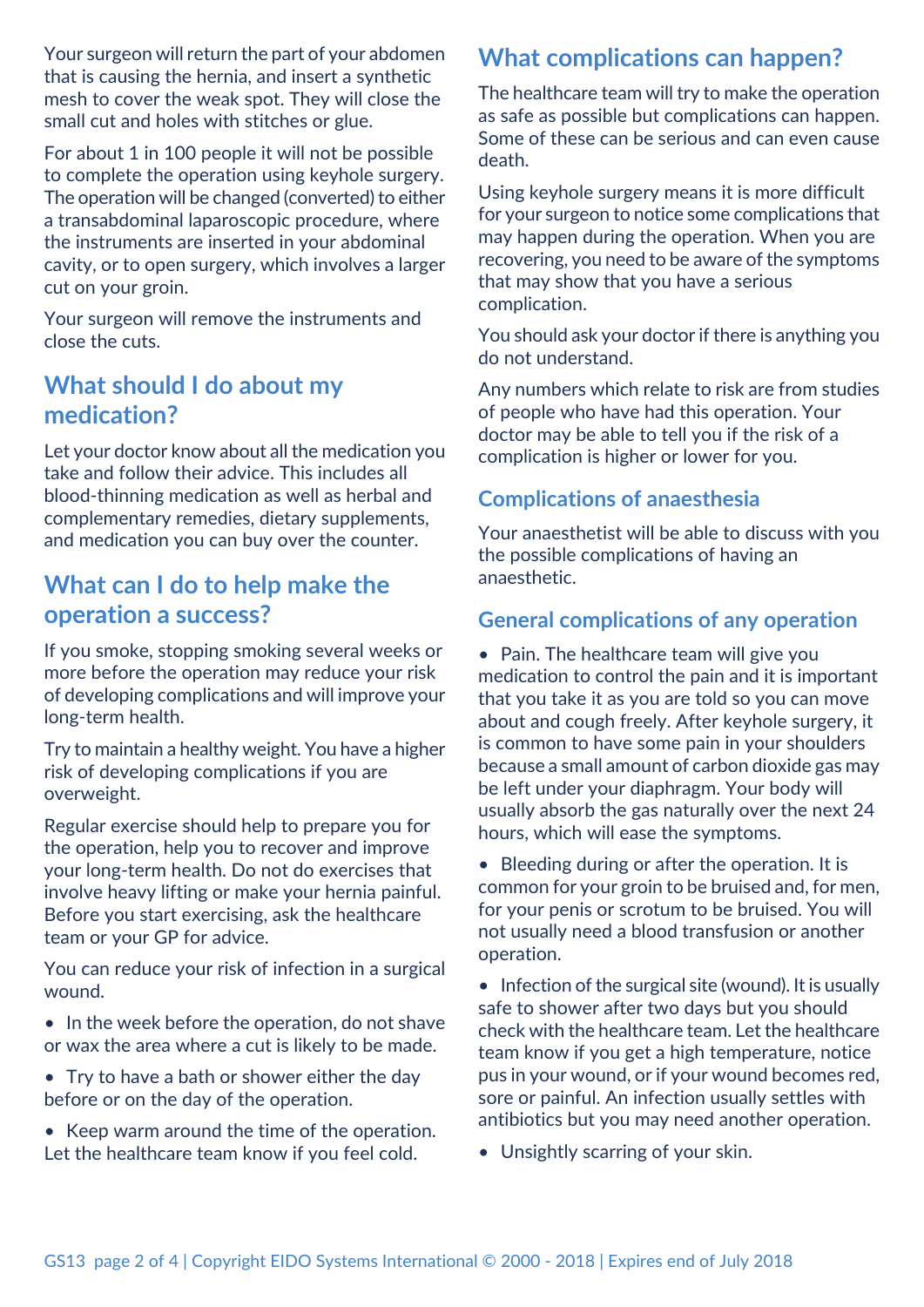• Blood clot in your leg (deep-vein thrombosis -DVT). This can cause pain, swelling or redness in your leg, or the veins near the surface of your leg to appear larger than normal. The healthcare team will assess your risk. They will encourage you to get out of bed soon after the operation and may give you injections, medication, or special stockings to wear. Let the healthcare team know straightaway if you think you might have a DVT.

• Blood clot in your lung (pulmonary embolus), if a blood clot moves through your bloodstream to your lungs. Let the healthcare team know straightaway if you become short of breath, feel pain in your chest or upper back, or if you cough up blood. If you are at home, call an ambulance or go immediately to your nearest Emergency department.

#### **Specific complications of this operation**

#### Keyhole surgery complications

- Surgical emphysema (crackling sensation in your skin caused by trapped carbon dioxide gas), which settles quickly and is not serious.
- Injury to your bowel during surgery or if your bowel becomes trapped between the mesh and your abdominal wall, causing bowel obstruction. You may need another operation.

#### Hernia repair complications

- Developing a collection of blood (haematoma) or fluid (seroma) at the site of the original hernia (risk: 1 in 10). This usually settles within a few weeks.
- Continued discomfort or pain in your groin.
- For men, discomfort or pain in your testicle on the side of the operation.
- For men, difficulty passing urine. You may need a catheter (tube) in your bladder for one to two days (risk: 1 in 100).
- For men, damage to the blood supply of your testicle (risk: less than 1 in 1,000). Your testicle on the same side as the operation may shrink and not work.

## **How soon will I recover?**

#### **In hospital**

After the operation you will be transferred to the recovery area and then to the ward. You should be able to go home the same day or the day after. However, your doctor may recommend that you stay a little longer.

If you do go home the same day, a responsible adult should take you home in a car or taxi and stay with you for at least 24 hours. Be near a telephone in case of an emergency.

You need to be aware of the following symptoms as they may show that you have a serious complication.

- $\bullet$  Pain that gets worse over time or is severe when you move, breathe or cough.
- A high temperature or fever.
- Dizziness, feeling faint or shortness of breath.
- Feeling sick or not having any appetite (and this gets worse after the first one to two days).
- Not opening your bowels and not passing wind.
- Swelling of your abdomen.
- Difficulty passing urine.

If you do not continue to improve over the first few days, or if you have any of these symptoms, let the healthcare team know straightaway. If you are at home, contact your surgeon or GP. In an emergency, call an ambulance or go immediately to your nearest Emergency department.

#### **Returning to normal activities**

Do not drive, operate machinery or do any potentially dangerous activities (this includes cooking) for at least 24 hours and not until you have fully recovered feeling, movement and co-ordination.

If you had a general anaesthetic or sedation, you should also not sign legal documents or drink alcohol for at least 24 hours.

To reduce the risk of a blood clot, make sure you follow carefully the instructions of the healthcare team if you have been given medication or need to wear special stockings.